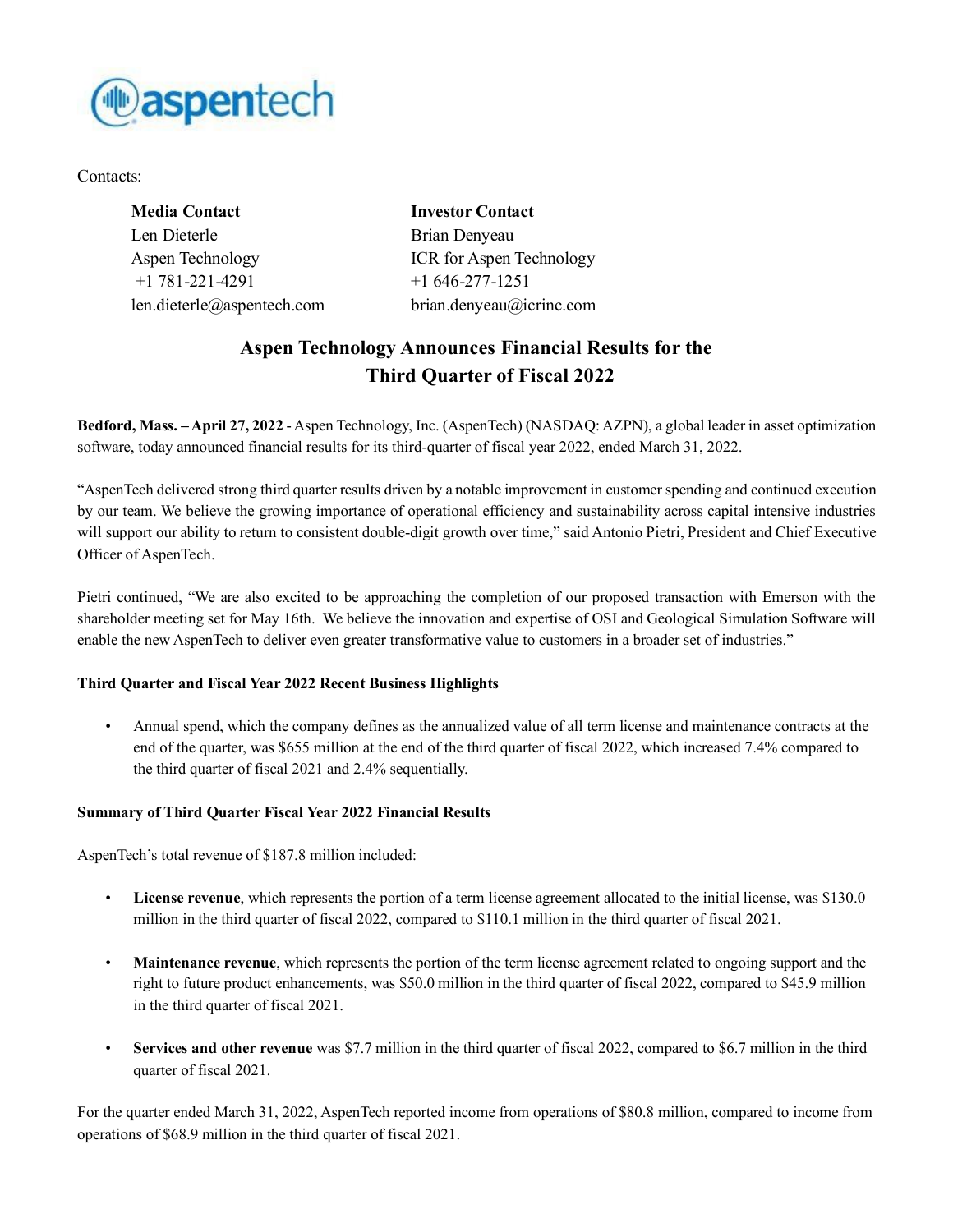Net income was \$75.1 million for the quarter ended March 31, 2022, leading to net income per share of \$1.12, compared to net income per share of \$0.91 in the same period last fiscal year.

Non-GAAP income from operations was \$102.5 million for the third quarter of fiscal 2022, compared to non-GAAP income from operations of \$80.9 million in the same period last fiscal year. Non-GAAP net income was \$92.3 million, or \$1.38 per share, for the third quarter of fiscal 2022, compared to non-GAAP net income of \$72.0 million, or \$1.05 per share, in the same period last fiscal year. These non-GAAP results add back the impact of stock-based compensation expense, amortization of intangibles and acquisition and integration planning related fees. A reconciliation of GAAP to non-GAAP results is presented in the financial tables included in this press release.

AspenTech had cash and cash equivalents of \$285.2 million and total borrowings, net of debt issuance costs, of \$279.4 million at March 31, 2022.

During the third quarter, the company generated \$81.1 million in cash flow from operations and \$89.2 million in free cash flow. Free cash flow is calculated as net cash provided by operating activities adjusted for the net impact of: purchases of property, equipment and leasehold improvements; payments for capitalized computer software development costs, and other nonrecurring items, such as acquisition and integration planning related payments.

# **Business Outlook**

Based on information as of today, April 27, 2022, AspenTech is issuing the following guidance for fiscal year 2022:

- Annual spend growth of 7-8% year-over-year
- Free cash flow of at least \$285 million
- Total bookings of \$814 to \$840 million
- Total revenue of \$737 to \$754 million
- GAAP total expense of \$410 to \$415 million
- Non-GAAP total expense of \$333 to \$338 million
- GAAP operating income of \$327 to \$339 million
- Non-GAAP operating income of \$404 to \$416 million
- GAAP net income of \$299 to \$310 million
- Non-GAAP net income of \$360 to \$371 million
- GAAP net income per share of \$4.43 to \$4.59
- Non-GAAP net income per share of \$5.33 to \$5.50

The above guidance does not give effect to the proposed transaction with Emerson, which, if completed, is expected to close during the fourth quarter of fiscal 2022, ending June 30, 2022. These statements are forward-looking and actual results may differ materially. Refer to the Forward-Looking Statements safe harbor below for information on the factors that could cause AspenTech's actual results to differ materially from these forward-looking statements.

#### **Use of Non-GAAP Financial Measures**

This press release contains "non-GAAP financial measures" under the rules of the U.S. Securities and Exchange Commission. Non-GAAP financial measures are not based on a comprehensive set of accounting rules or principles. This non-GAAP information supplements, and is not intended to represent a measure of performance in accordance with, disclosures required by generally accepted accounting principles, or GAAP. Non-GAAP financial measures should be considered in addition to, not as a substitute for or superior to, financial measures determined in accordance with GAAP. A reconciliation of GAAP to non-GAAP results is included in the financial tables included in this press release.

Management considers both GAAP and non-GAAP financial results in managing AspenTech's business. As the result of adoption of new licensing models, management believes that a number of AspenTech's performance indicators based on GAAP, including revenue, gross profit, operating income and net income, should be viewed in conjunction with certain non-GAAP and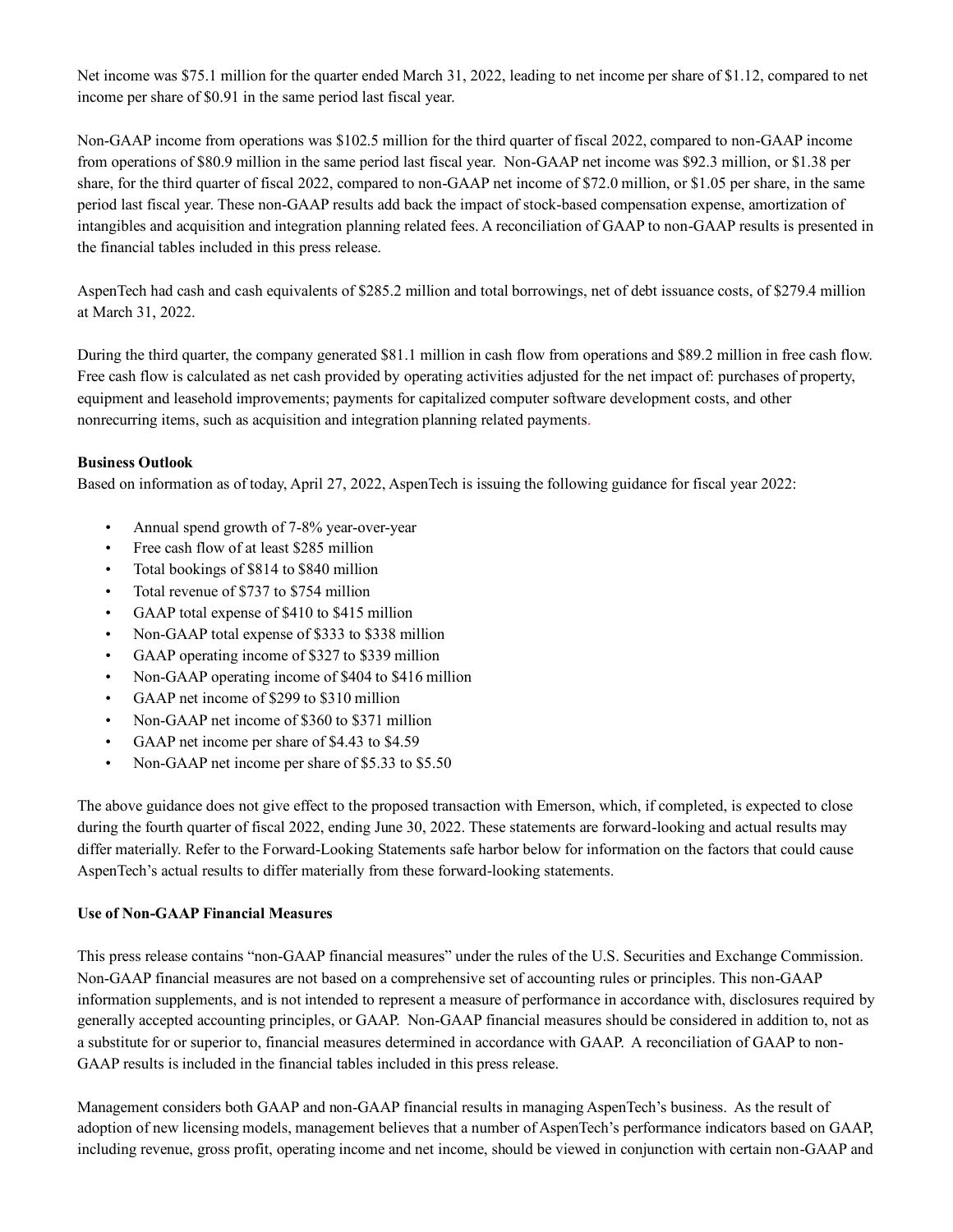other business measures in assessing AspenTech's performance, growth and financial condition. Accordingly, management utilizes a number of non-GAAP and other business metrics, including the non-GAAP metrics set forth in this press release, to track AspenTech's business performance. None of these non-GAAP metrics should be considered as an alternative to any measure of financial performance calculated in accordance with GAAP.

#### **Conference Call and Webcast**

AspenTech will host a conference call and webcast today, April 27, 2022, at 4:30 p.m. (Eastern Time), to discuss the company's financial results for the third-quarter fiscal year 2022 as well as the company's business outlook. The live dial-in number is (866) 471-3828 or (678) 509-7573, conference ID code 6745137. Interested parties may also listen to a live webcast of the call by logging on to the Investor Relations section of AspenTech's website, http://ir.aspentech.com/events-and-presentations, and clicking on the "webcast" link. A replay of the call will be archived on AspenTech's website and will also be available via telephone at (855) 859-2056 or (404) 537-3406, conference ID code 6745137, through May 4, 2022.

## **About AspenTech**

Aspen Technology (AspenTech) is a global leader in asset optimization software. Its solutions address complex, industrial environments where it is critical to optimize the asset design, operation, and maintenance lifecycle. AspenTech uniquely combines decades of process modelling expertise with artificial intelligence. Its purpose-built software platform automates knowledge work and builds sustainable competitive advantage by delivering high returns over the entire asset lifecycle. As a result, companies in capital-intensive industries can maximize uptime and push the limits of performance, running their assets safer, greener, longer and faster. Visit AspenTech.com to find out more.

## **Forward-Looking Statements**

The second and third paragraph of this press release as well as the Business Outlook section contain forward-looking statements for purposes of the safe harbor provisions of the Private Securities Litigation Reform Act of 1995, including statements regarding the pending transaction with Emerson. The forward-looking statements regarding the pending transaction with Emerson include: the expected timing of the transaction; the ability of the parties to complete the transaction considering the various closing conditions; the expected benefits of the transaction, such as improved synergies, growth potential, business plans, expanded portfolio, financial performance and strength; the position of the new AspenTech following completion of the transaction; and any assumptions underlying any of the foregoing. Forward-looking statements are based upon current plans, estimates and expectations that are subject to risks, uncertainties and assumptions. Should one or more of these risks or uncertainties materialize, or should underlying assumptions prove incorrect, actual results may vary materially from those indicated or anticipated by such forward-looking statements. We can give no assurance that such plans, estimates or expectations will be achieved and therefore, actual results may differ materially from any plans, estimates or expectations in such forward-looking statements.

Actual results may vary significantly from AspenTech's expectations based on a number of risks and uncertainties, including, without limitation: delays or reductions in demand for AspenTech solutions due to the COVID-19 pandemic; AspenTech's failure to increase usage and product adoption of aspenONE offerings or grow the aspenONE APM business, and failure to continue to provide innovative, market-leading solutions; declines in the demand for, or usage of, aspenONE software for any reason, including declines due to adverse changes in the process or other capital-intensive industries and materially reduced industry spending budgets due to the drop in demand for oil due to the COVID-19 pandemic; unfavorable economic and market conditions or a lessening demand in the market for asset process optimization software, including materially reduced industry spending budgets due to the significant drop in oil prices arising from drop in demand due to the COVID-19 pandemic; risks of foreign operations or transacting business with customers outside the United States; risks of competition; and other risk factors described from time to time in AspenTech's periodic reports filed with the Securities and Exchange Commission.